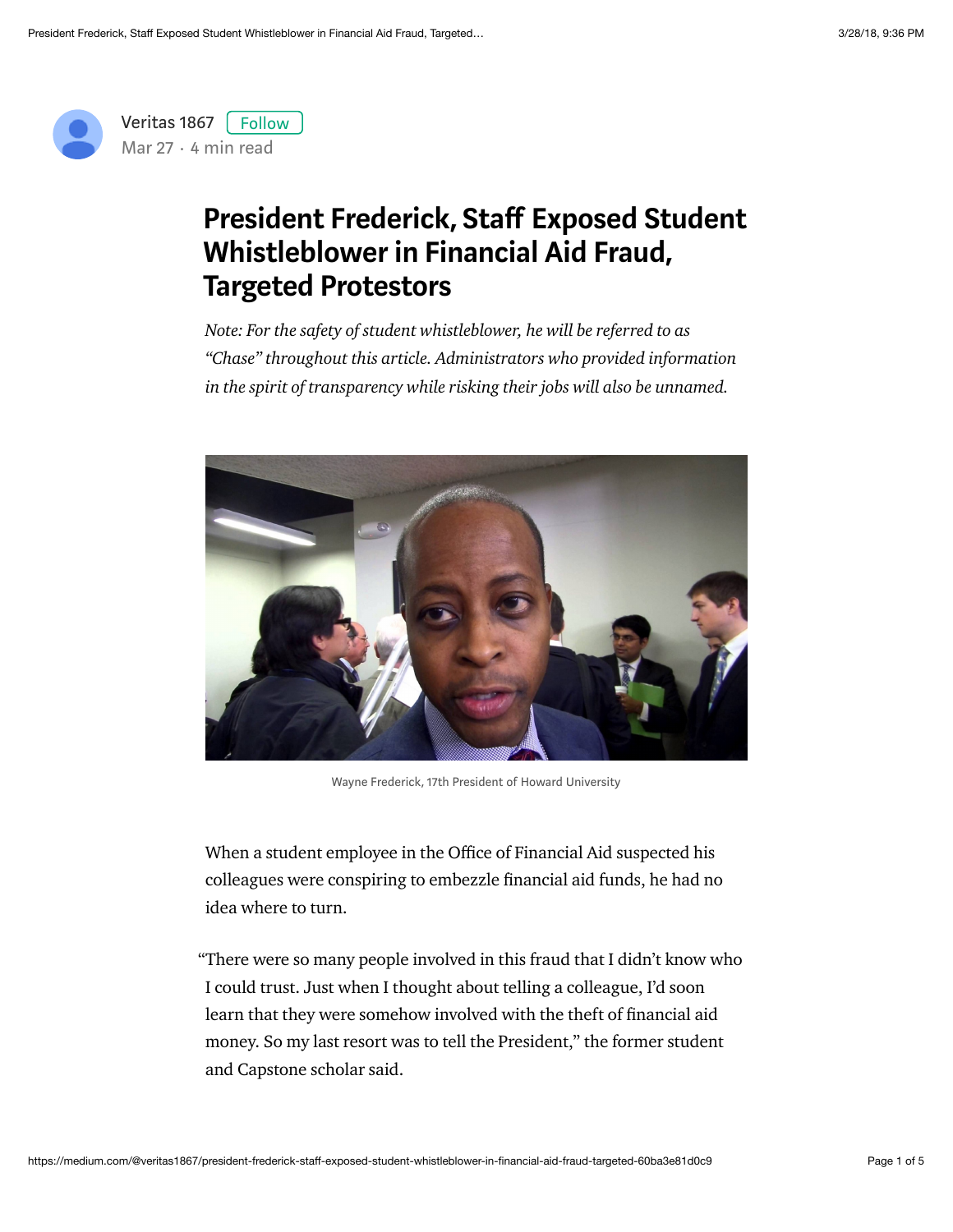The former student, Chase\*, met with President Frederick and the student ombudsmen (read: Dr. Frederick's wingman), Calvin Hadley, in a fourth floor conference room in the Administration building, just after the 2017 Commencement. Chase, who requested that his real name be concealed for his safety, said that he was surprised by the President's response to his shocking disclosure. After the meeting with Frederick and Hadley, Chase wondered if the embezzlement had somehow reached the highest office in the University.

"I can't say for sure that Dr. Frederick is involved. I have no proof of that. But it's as if he's tried to cover this whole thing up. When I first told him and Calvin Hadley, he seemed like he already knew what was going on and was just annoyed that a student had found out."

Chase brought with him the financial aid documents another financial aid employee would later leak to student activists. These records were troubling—they showed unusual grants being awarded and approved by and for financial aid employees well in excess of the cost of attendance for any academic program. Already deeply upset by this revelation, Chase was further disturbed by what he says was "mistreatment and betrayal" from the Office of the [university] President.

"I asked him repeatedly to protect my identity and he promised that he would," Chase explained, "but days after I met with him, I was harassed by my former colleagues who were upset that I had 'snitched' on them." When Chase asked one former colleague how she learned about the meeting, she responded "Calvin [Hadley] told me."

Following his meeting, Chase heard rumors that the President's office has been running a smear campaign against him."Calvin Hadley began telling people that I was blackmailing the University. I heard this from several people—student leaders and administrators alike." Chase said he would have been worried about this accusation if he didn't have exonerating proof.

"I recorded the entire meeting. Every single word. I recorded it on my iPhone. They had no clue," Chase admitted. When asked why he would record the meeting, Chase said, "Dr. Frederick has a reputation for being dishonest. As does Calvin. They lie. They misrepresent facts.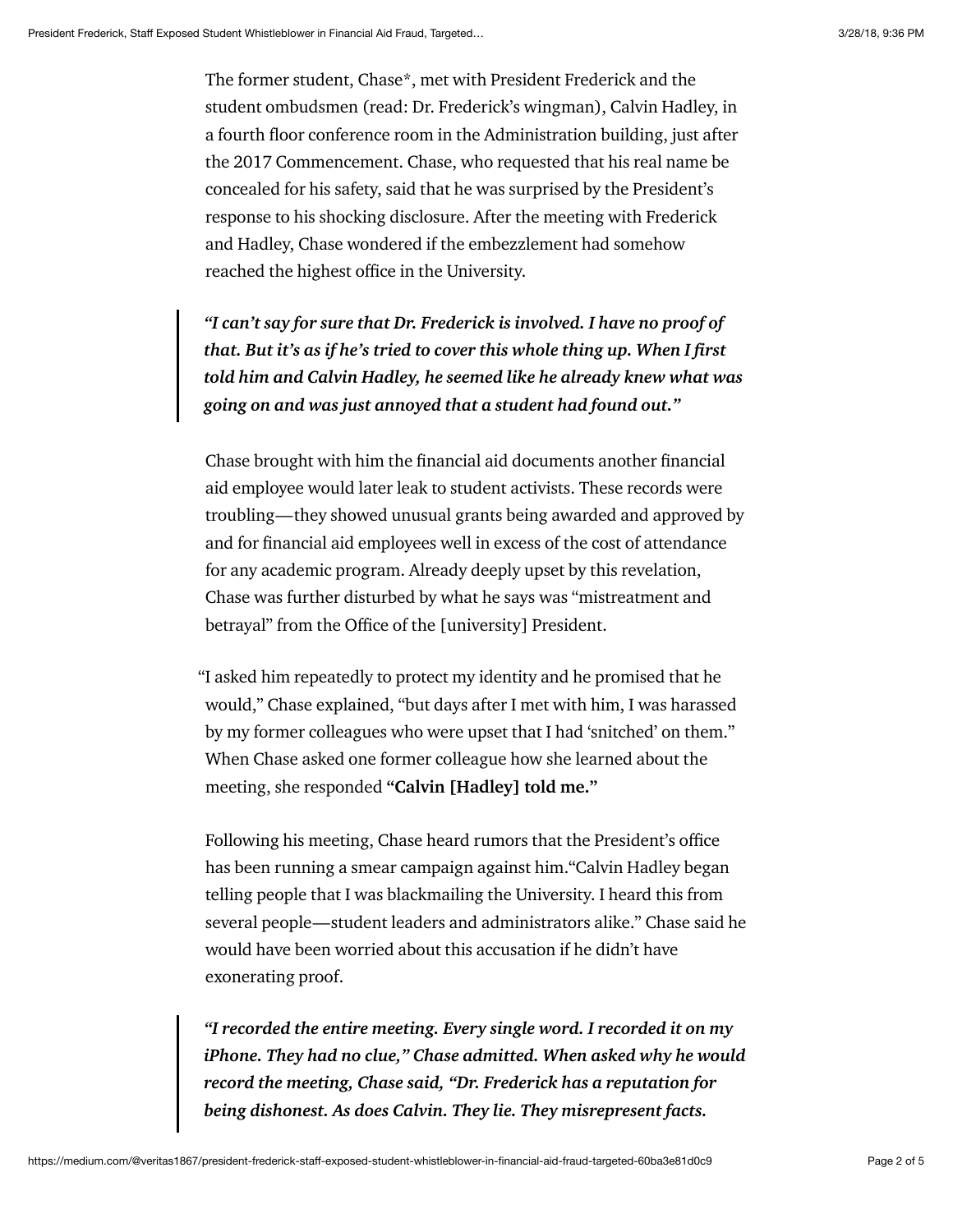Many people advised me that if I was going to meet with him about anything, I needed to record him."

Hadley and President Frederick were unaware of the recording when Mr. Hadley allegedly accused Chase of blackmail.

Since exposing the embezzlement, Chase claims that he has been blackballed by the University. Only one credit hour stands between him and graduating from what was once his dream school, but the full scholarship recipient has been unable to clear that hurdle for complicated registration and financial aid related reasons. If he could do the last year all over again, Chase says he wouldn't have taken the information to President Frederick.

"I heard that Dr. Frederick was vindictive. I heard stories from student activists. I wasn't trying to be an activist. I just wanted financial aid money to go where it belongs—to students. I wanted people to be held accountable. If I had known that standing up would screw up my life like this, I would have never said a thing. I guess that's how they operate. He inspires fear which breeds compliance. Lesson learned."

Chase believes his story is not unlike other students who stand up to the administration. Chase claims that it was widely known that President Frederick instructed financial aid administrators to deny discretionary aid to students who were headaches for Frederick and his administration. Specifically, student protestors, especially those affiliated with  $#HUR$ esist were denied financial assistance for their "disruptive activities."

President Frederick[, in an interview with](https://www.newyorker.com/magazine/2018/01/15/under-trump-a-hard-test-for-howard-university) The New Yorker, discussed an unnamed students who "harshly criticized" his political activities with the Trump administration but later asked the President for help with financial aid. While Frederick never identified the student,  $#HUResist$ members say many of their members were denied for financial aid and forced to leave the University after protesting the Frederick administration in 2016 and 2017.

One notable example involved Durmerrick Ross, former Mr. Freshman of Howard University. On Twitter in August 2017, Mr. Ross alleged that a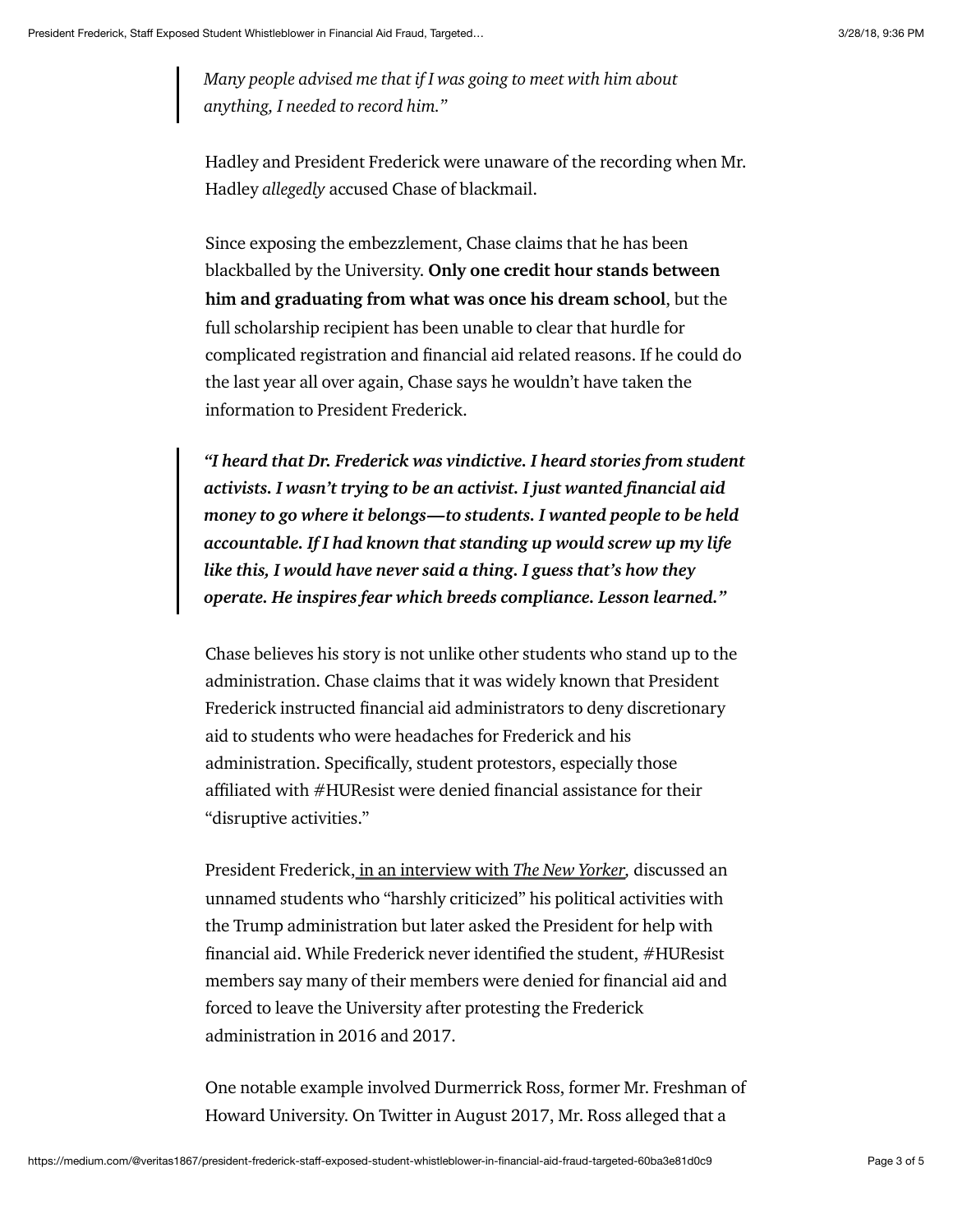grant had been removed from his account without explanation or notification. Mr. Ross tweeted that Associate Vice President of Student Affairs, Parris Carter, told him financial aid officials were fraudulently placing grants on student accounts with "money that never existed." While no malicious intent can be yet proven, many of the students who were affected by this irregularity describe themselves as student organizers with #HUResist.

Neither Chase or Durmerrick are enrolled at Howard University, and have no plans to return.

The President's Office had no comment on this story.